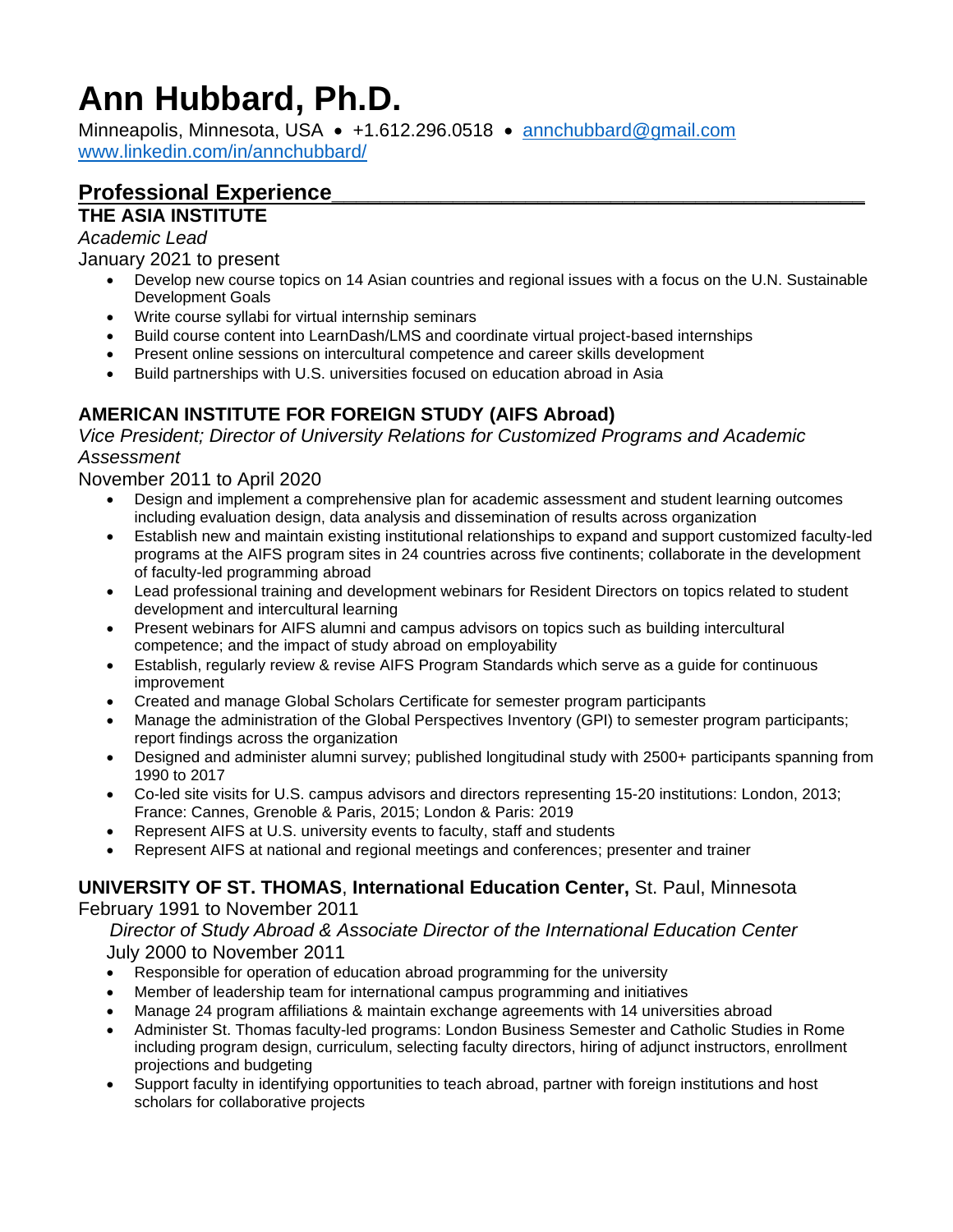- Liaise with Institutional Advancement, current donors and other alumni on fundraising initiatives; manage awarding of all university/donor scholarships designated for study abroad
- Manage four program accounts (\$4M annually), eight scholarship accounts and three endowed funds
- Hire & supervise staff: two advisors, program coordinator, systems specialist, and graduate assistant who promote, recruit, advise, and manage enrollment & reporting
- Design and host workshops and events on international topics including EarthTrek series to highlight international experience of faculty
- Design curriculum and implement a Global Scholar certificate for semester study abroad students
- Develop and implement policies and procedures in order to ensure students' health & safety and manage institutional risk for both international and domestic off-campus programs
- Manage the working relationships with other offices on campus including Dean of Students, Alumni and Constituent Relations, University Relations, Student Health Services, Admissions, Institutional Research
- Chair Study Abroad Advisory Committee

*Instructor,* 2006 to 2011

• Co-taught an interdisciplinary honors seminar entitled "The Foreign Experience" for students studying abroad that combined intercultural theory, travel literature and written reflection

 *Advisor,* 1991 to 2000

- Advise students preparing for and returning from study, internships and volunteering abroad
- Liaise with co-sponsored programs and placement sites
- Awarded a NAFSA: Co-op Grant to develop a study abroad & career series for students
- Hire, train, and supervise a cohort of 5-7 student employees (peer advisors) annually
- Coordinate policies and procedures with Registrar, Financial Aid, Campus Safety, Students Affairs.
- Develop orientation programming and events for students upon returning from abroad

## **Education**

- Doctor of Philosophy, Higher Education Internationalization, December 2019 *Università Cattolica del Sacro Cuore, Milan, Italy* Dissertation: *Study Abroad & Employability: Assessing a Reflection Session for Students to Articulate Their Transferable Skills*
- Master of Arts, Speech Communication *California State University, Northridge*
- Bachelor of Arts, French and International Relations Minors in Economics and Foreign Studies *University of Minnesota, Minneapolis*
- Diplôme d'Etudes Françaises, Academic Year Abroad *Université de Haute Bretagne, Rennes, France*

#### **Other Qualifications & Skills**

- Professional Certification from The Forum on Education Abroad (valid through October 2022)
- QUIP (Quality Assurance Program) Reviewer for The Forum on Education Abroad, 2012 present
- Certification Program Workshop Facilitator, The Forum on Education Abroad, 2020 present
- Myers-Briggs Type Indicator (MBTI) certified administrator
- Intercultural Development Inventory (IDI) and Intercultural Conflict Styles Inventory (ICS) qualified administrator
- Proficient in reading, writing and speaking French
- Proficient in MS Word, Excel, PowerPoint, Outlook; SalesLogix/CRM, Cognos, Banner, LearnDash/LMS, Moodle/LMS, GoToWebinar & GoToMeeting, Survey Monkey, google+, Zoom, Prezi

## **Memberships & Board Appointments**

- Member, NASFA: Association of International Educators**.** Served on Trainer Corps as presenter for preconference workshops: *Fundamentals of Intercultural Communication*, *Managing the Education Abroad Office, Theory & Training for Effective Culture Learning for Education Abroad*, *Foundations of Education Abroad Advising,* 2004-2012. Served as a coach for NASFA Academy, 2014-2015
- Peer reviewer, *Frontiers: An interdisciplinary journal of study abroad*. 2018 present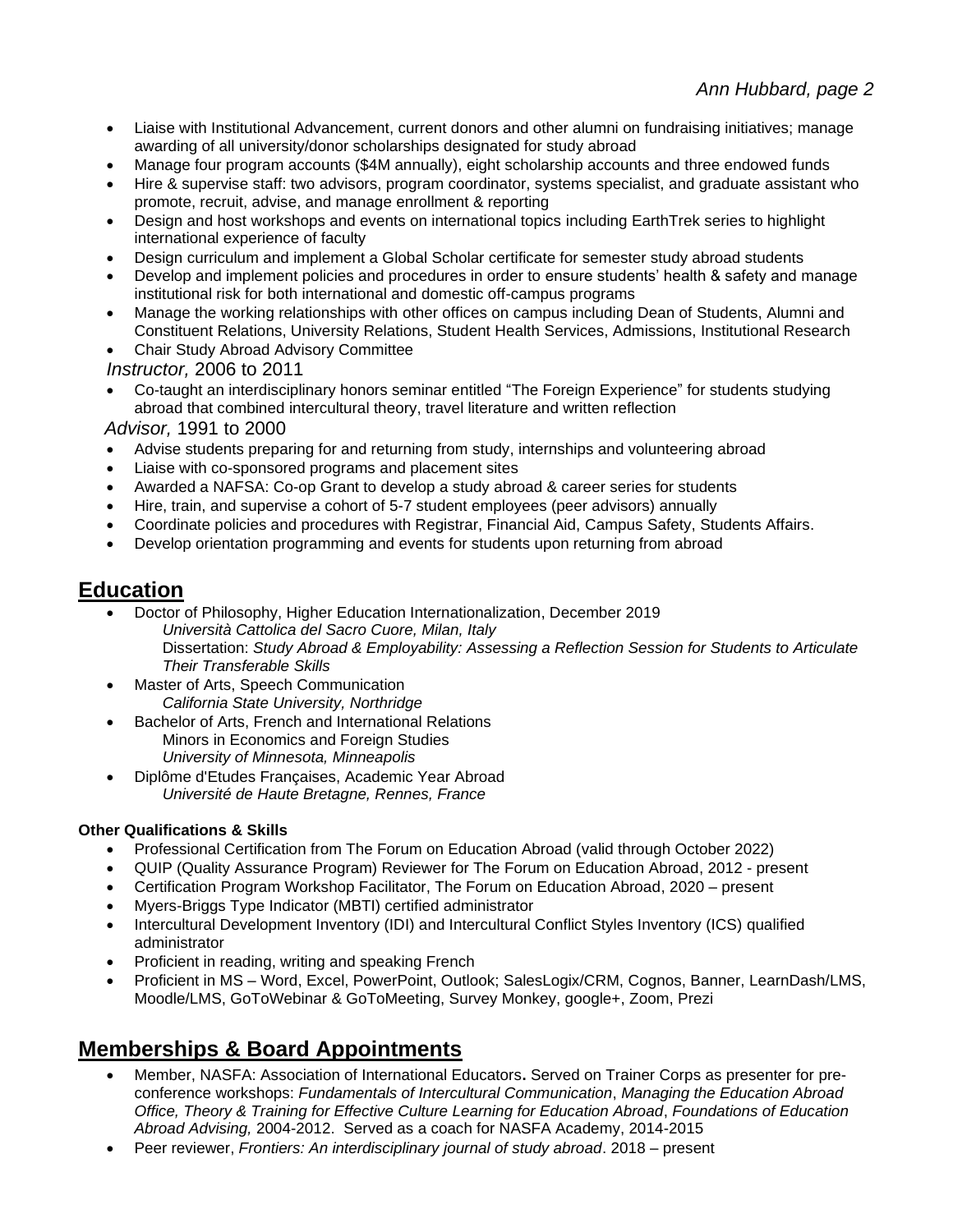- Board of Academic Advisors, American Institute for Foreign Study (AIFS), 2006 2011
- National Advisory Board, Arcadia University Abroad, 2004 2008. Member of site review team to Scottish and Northern England universities, April 2007
- National Advisory Council, Institute for Study Abroad (IFSA), Butler University, 1993 2001

#### **Publications \_\_\_\_\_**

- Hubbard, A. & Rexeisen R. J. (2020). Investing in Study Abroad and Cultural Engagement: A Win-Win for Career Development. *Frontiers: The Interdisciplinary Journal of Study Abroad*, 32(3), 3-21. DOI: <https://doi.org/10.36366/frontiers.v32i3.577>
- Hubbard, A. (2020). *Study Abroad & Employability: Articulating Transferable Skills Through Reflection.* In *NAFSA Research Symposium Series* Vol. IV, Washington DC.
- Hubbard, A. & Rexeisen, R.J. (2020), Study abroad and cultural immersion: an alumni retrospective. *Intercultural Education*, 31(2). Taylor & Francis. DOI: [10.1080/14675986.2020.1728500](https://doi.org/10.1080/14675986.2020.1728500)
- Smith, C. & Hubbard, A. (2018). Good Practices and Program Standards: Considering the Unique Needs of Community Colleges, In *Study Abroad Opportunities for Community College Students and Strategies for Global Learning,* G*.* Malveaux & R. Raby (Eds). IGI Publishers. DOI: 10.4018/978-1-5225-6252-8
- Hubbard, A. & Manginelli, A. (2017) *Using electronic portfolios to highlight international experience*. In Career Integration: Reviewing the impact of experience abroad on employment. CAPA, University of Minnesota. Retrieved from https://umabroad.umn.edu/professionals/career-int/resources/publications
- Anderson, P., Hubbard, A. & Lawton, L. (2015). Student Motivation to Study Abroad and their Intercultural Development. *Frontiers: The Interdisciplinary Journal of Study Abroad.* 26(1), 39-52. DOI: [10.36366/frontiers.v26i1.354](https://doi.org/10.36366/frontiers.v26i1.354)
- Kaltved, D. & Hubbard, A. (2015). Beyond Amazing & Awesome: Crafting a Passport of Skills*,* in *Career Integration: Reviewing the Impact of Experience Abroad on Employment* No. 1. University of Minnesota & CAPA. Retrieved from https://umabroad.umn.edu/professionals/career-int/resources/publications
- Rhodes, G., Hubbard, A. & Loberg, L. (2014). Historical & Philosophical Issues in Global Learning. In *New Directions for Student Services Sourcebook, Undergraduate Global Education: Issues for students, faculty and student services staff.* DOI: 10.1002/ss.20085
- Rexeisen, R.J., Anderson, P., Lawton, L. & Hubbard. A. (2015). Study Abroad and Intercultural Development: A Longitudinal Study*,* in *Frontiers: The Interdisciplinary Journal of Study Abroad*, 17(1), 1-20. DOI: [10.36366/frontiers.v17i1.241](https://doi.org/10.36366/frontiers.v17i1.241)
- Anderson, P., Lawton, L., Rexeisen. R.J., and Hubbard, A. (July 2006). Short-Term Study Abroad and Intercultural Sensitivity: A Pilot Study in *International Journal of Intercultural Relations,* 30(4), 457-469. DOI: [10.1016/j.ijintrel.2005.10.004](https://doi.org/10.1016/j.ijintrel.2005.10.004)
- Ann Hubbard, "Hopes and Fears" and "The Zebra's Stripes*,"* cross-cultural training lessons in *Experiential Activities for Intercultural Learning,* edited by H. Ned Seelye; 1995, Yarmouth, ME: Intercultural Press.

## **Selected Presentations\_\_\_\_\_\_\_\_\_\_\_\_\_\_\_\_\_\_\_\_\_\_\_\_\_\_\_\_\_\_\_\_\_\_\_\_\_\_\_\_\_\_\_\_\_**

- *Study Abroad & Employability: The Impact of Reflection on Students' Ability to Articulate Transferable Skills,* NAFSA Research Symposium, Gallaudet University, Washington, DC, November 2019.
- *Start in the Middle: On-site to Re-Entry & Back to Maximize Student Learning*, co-presenter at CIEE Annual Conference, Brooklyn, New Work, November 2019.
- *Study Abroad & Employability: A new mandate?* California Townhall Meeting, University of California, Irvine, April 2019.
- *Begin with the Outcomes: Building a Learner-Centered Faculty-Led Program*, co-presenter at Northwest Symposium on International Faculty-Led Programs, Portland State University, Portland, Oregon, April 2019.
- *NASA Competencies and Career Print: Tools for Your Professional Development, c*o-presenter at NASA Region IV Conference, Duluth, Minnesota, October 2018.
- *Connecting the Dots: Integrating Learning Abroad and Career Skills through portfolios,* co-presenter at Career Integration Conference, hosted by CAPA and University of Minnesota, Washington, DC, August 2018.
- *Making the Case for Study Abroad: Connecting outcomes to employability,* California Townhall Meeting, University of California, Irvine, April 2018.